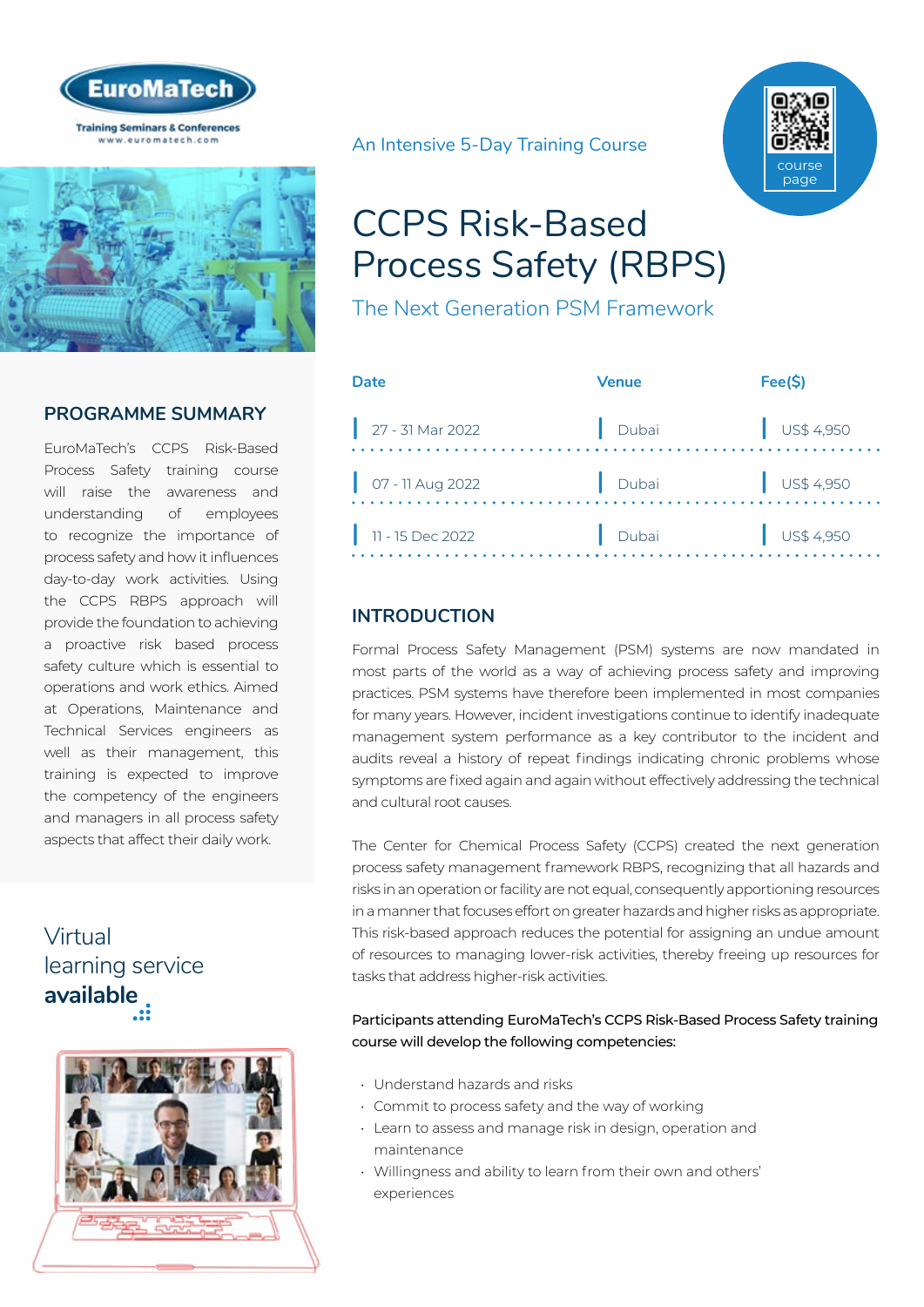#### **TRAINING METHODOLOGY**

The CCPS Risk-Based Process Safety training course will combine presentations with interactive practical exercises, supported by pre and post-test activities plus videos. Delegates will be encouraged to participate actively in group discussions and analysis of real-life case studies.

#### **WHO SHOULD ATTEND**

• Operations, Maintenance, Technical Service Personnel and Management Team.

## **PROGRAMME OBJECTIVES**

EuroMaTech's CCPS Risk-Based Process Safety training seminar aims to enable participants to achieve the following objectives:

- Develop / enhance the Risk Based Process Safety knowledge of employees
- Improve the overall organisational capability and performance through a competent workforce
- Improve overall process safety by considering organisational culture

### **In-house Training**

EuroMaTech is capable of conducting this training programme exclusively for your delegates. Please e-mail us on inhouse@euromatech.ae for further information and/or to receive a comprehensive proposal.





**Email Address:** info@euromatech.ae

**Website:** www.euromatech.com

## **QUALITY CERTIFICATIONS & ACCREDITATIONS**



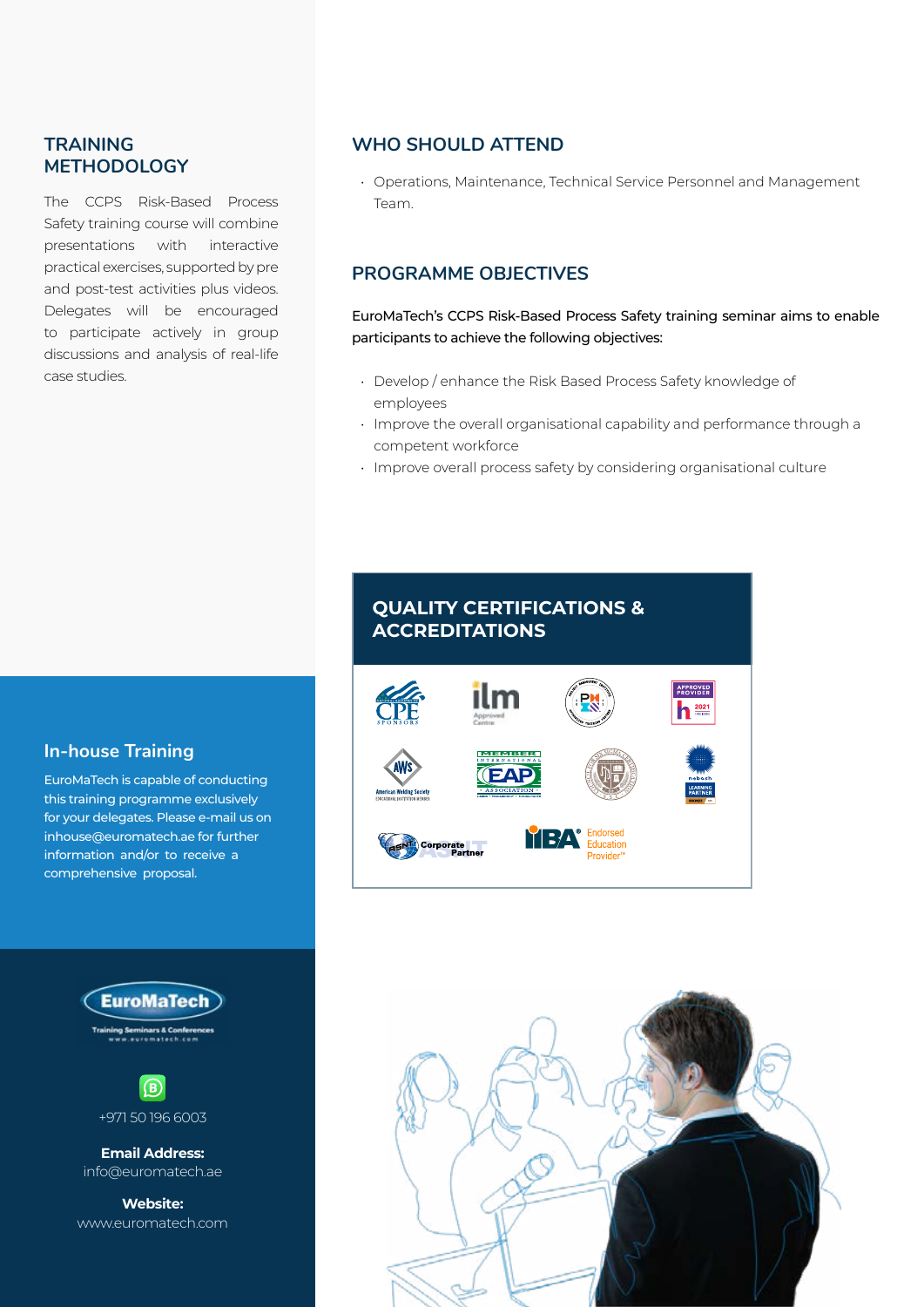# **COURSE OUTLINE**



## **Day 1**

#### Introduction to Safety; Understanding Hazards and Risk

- Introduction
- Good safety is good business
- What is Process Safety?
- Accident Pyramid and Swiss Cheese Model
- Major Incidents as Learning Events
- Why we fail to learn
- Understanding hazard and risk
- Risk matrix and ALARP
- Risk tolerability
- Workshop Session
- Case studies

## **Day 2**

#### Risk Analysis Techniques

- Consequences
- Risk Assessments and Hazard Studies
- » Bow-Tie model
- Hazards & Risk Registers
- P&ID's
- Hazard identification and risk analysis (HIRA) techniques
	- » HAZOP
	- » LOPA
- Design safety
- Inherent Safety, Ergonomics & Human Error
- Workshop Session
- Case studies

## **Day 3** Operational Considerations

- Asset integrity
- Causes of overpressure
- Overpressure protection philosophy
- Operational characteristics
- Causes of improper performance
- Preventative Maintenance
- Hazop and Risk-Based Safety Management
- Emergency Response
- CCPS risk based process safety.
	- » 4 pillars
	- » 20 elements
- Workshop Session
- Case studies

## **Day 4**

#### Culture

- Metrics & Process Safety Performance
- Management of Change
- Management systems
- Risk-based inspection and testing
- Records
- Human factors
- Leadership and Safety **Culture**
- National and Regulatory Culture
- Corporate Culture and Black Swans
- DuPont and ICI

## **Day 5**

#### Learning from Events

• Learning from accidents

- Behavioural safety
- ISC 6 pillars
- Energy Institute PSM framework
- OECD Corporate Governance for Process Safety
- Process Safety Leadership Checklist (CIA)
- Workshop Session
- Case studies
- Review
- Applying the Learning Group Vision and Action Plan